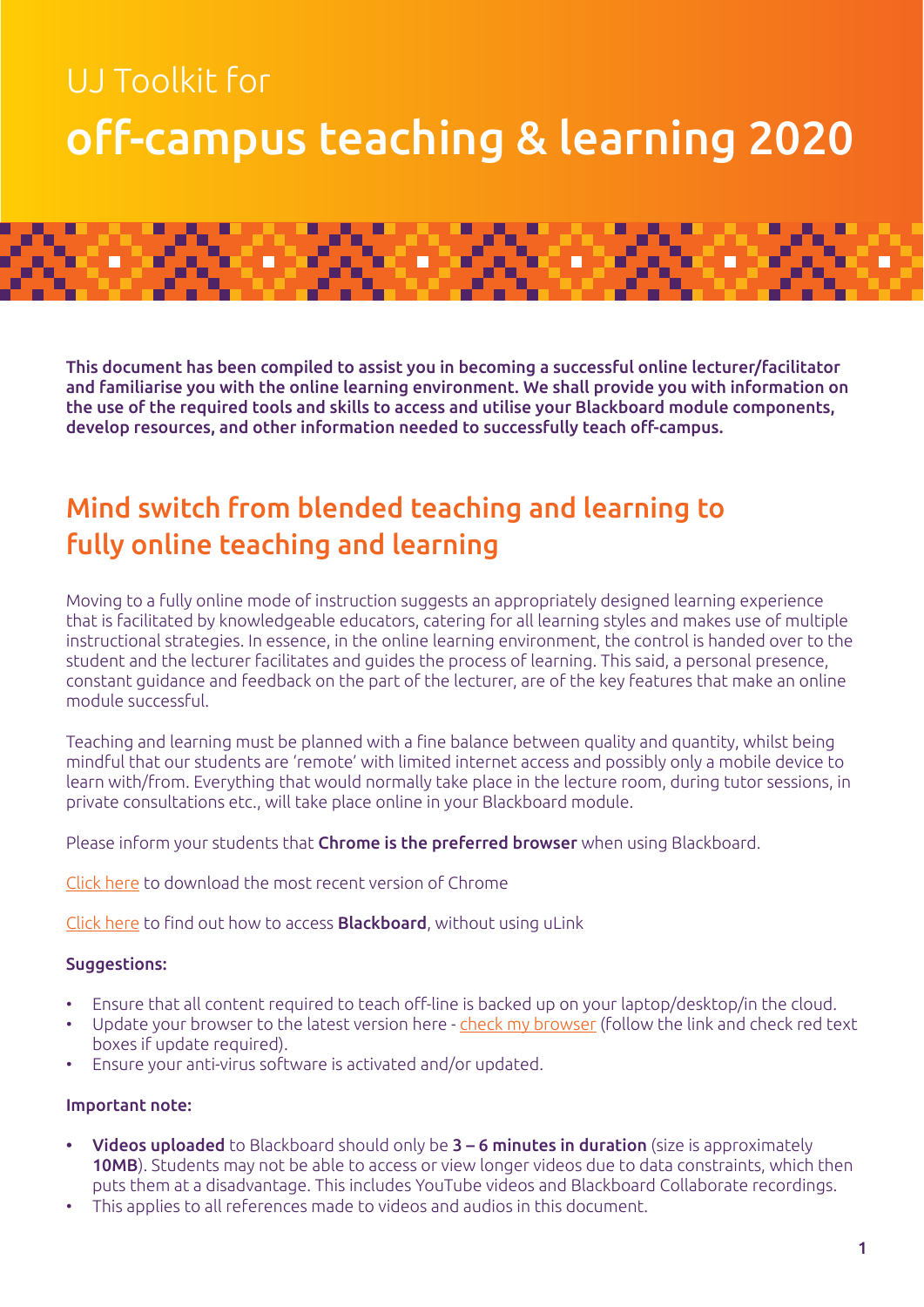# Overview of content

- Basic elements to include in a module
- Moving online is all about planning well
- Preparing your content, building your module and using Blackboard effectively
- Compiling assignments, assessments and other online activities
- Online communication
- Online lecturing
- Use of Blackboard tools to enhance teaching and learning
- Support

# Basic elements to include in your module to ensure students continue to learn

For students to successfully continue with their learning, a few basic elements must be included in an online module. These are: a Learning Guide, an overview of and introduction to the learning content, an overview of activities (assignments, assessments, projects, etc.) that students are expected to complete and content in various formats.

**Overview** of the entire module - explain how this module fits into the programme as a whole.

Learning Guide - attach the current quide that contains: faculty rules and regulations, module name and code, purpose of the module, exit level outcomes with assessment criteria, calendar with time lines pertaining to submission and test/examination dates, information regarding prescribed textbook/s and other learning materials as well as official faculty documents that students may require.

\* Plagiarism declaration - include the standard Plagiarism Declaration in your module to create an awareness of ethical use of information.

#### [Click here](https://ulink.uj.ac.za/CM0002/Plagiarism%20Declaration.pdf) for the Plagiarism Declaration

Introduction - introduce the content that is to follow as well as what is expected of the students. Overview of activities - assignments, assessments, tasks and all other activities. Outcomes - clearly specify the outcomes linked to the content covered. Content - Word/pdf documents, slides, articles, videos, audios, etc. Additional learning materials - articles, links to readings, URL links to videos, etc. Summary of content - short summary of key ideas and concepts covered and introduce next theme/topic.

When your module is finalised, work through the entire module thoroughly, to ensure that you have included all materials required and that there is a logical flow to the module. Inform students to download and save all content and work offline, where possible, to save data (Internet costs).

[Click here](https://ulink.uj.ac.za/CM0002/Blackboard%20Design%20and%20Development%20Template.pdf) for a Design Template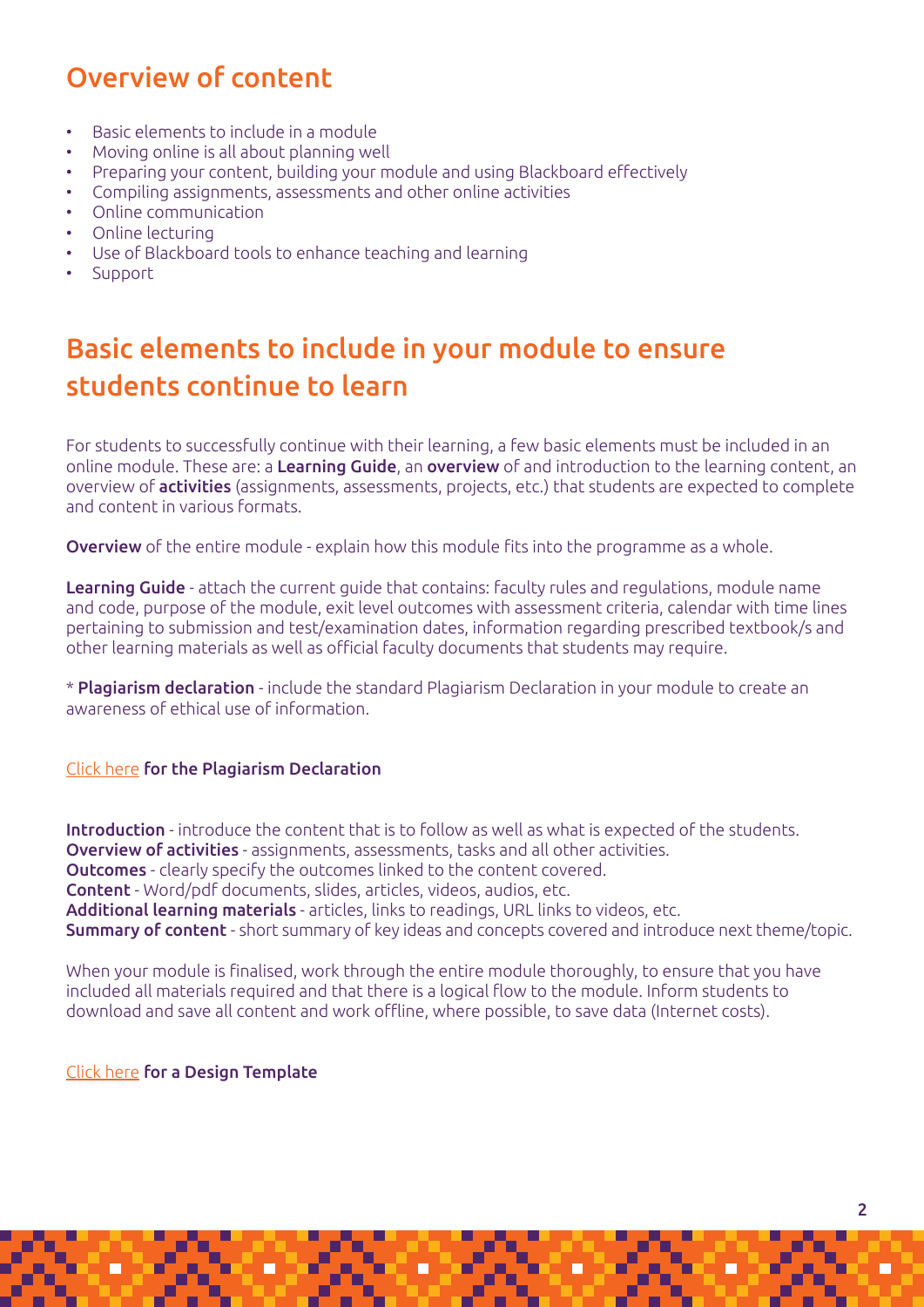# Moving online is all about planning well

- Your Learning Guide, with all relevant outcomes and assessment criteria stated, should determine what materials and information you are going to place online.
- Ensure that your outcomes and assessment criteria are aligned to the programme/qualification.
- Gather all relevant information such as curriculum documents, Learning Guide, rubrics, assessments, assignments, project briefs, reading materials, presentations, video clips, suggested readings, list of applicable web links, etc.
- Complete the Design Template or develop your module using the template as a guideline.
- List all materials required that needs to be developed or sourced.
- Pay attention to technical requirements not only for design and development but also for deployment of your final product.
- Take students' technical skills and accessibility into consideration when compiling activities or assignments that require additional tools or software.
- Produce media required such as slides, video clips and YouTube videos.
- This is time consuming and may require input from others so plan well.
- Source additional content other than the Learning Guide and general readings always keep your audience engaged!!!
- Copyright is an issue please keep a reference list of all articles and books used, and upload it into your module once your campus library has been informed and returned the form to you.

#### [Click here](https://ulink.uj.ac.za/CM0002/DALRO%20procedure%20for%20fully%20online%20modules.pdf) to view the DALRO procedure

#### [Click here](https://ulink.uj.ac.za/CM0002/DALRO%20Permission%20for%20fully%20online%20programmes%20and%20modules.xls) to download the DALRO form

- The format and size of material/s provided is extremely important as students will need to download and not necessarily work online.
- Other than interactive games and online collaboration, try to design activities that can be completed in an 'offline' mode.
- Create real-world, authentic assessments, assignments, and other activities.

# Preparing content and online materials

You may use a variety of tools to present content to students. We suggest that you plan this carefully keeping in mind that students may have limited data. It would be ideal if students could download the bulk of their learning materials and work off-line. Working online generally should be limited to short, structured virtual sessions (if any), taking tests and submitting work.

Before presenting content to students, you need to clearly indicate what input (outcomes) and output (activities) is required on the part of the students as these are closely linked to the content. Supply clear, guiding instructions on how to 'deal' with the content. Simplicity is the key to keeping data usage low and not overwhelming students with too much detail/material.

- Content needs to be moulded for the online environment
- Avoid using images not relevant to the topic/content
- Long academic texts should not be read online rather supply articles or documents in a PDF format
- Supply links to additional learning materials
- Try to include reflective questions to keep students engaged
- Define complex concepts in full detail; a glossary with terms or definitions is useful
- Too much information generally results in scanning, possible loss of interest or missing of essential information.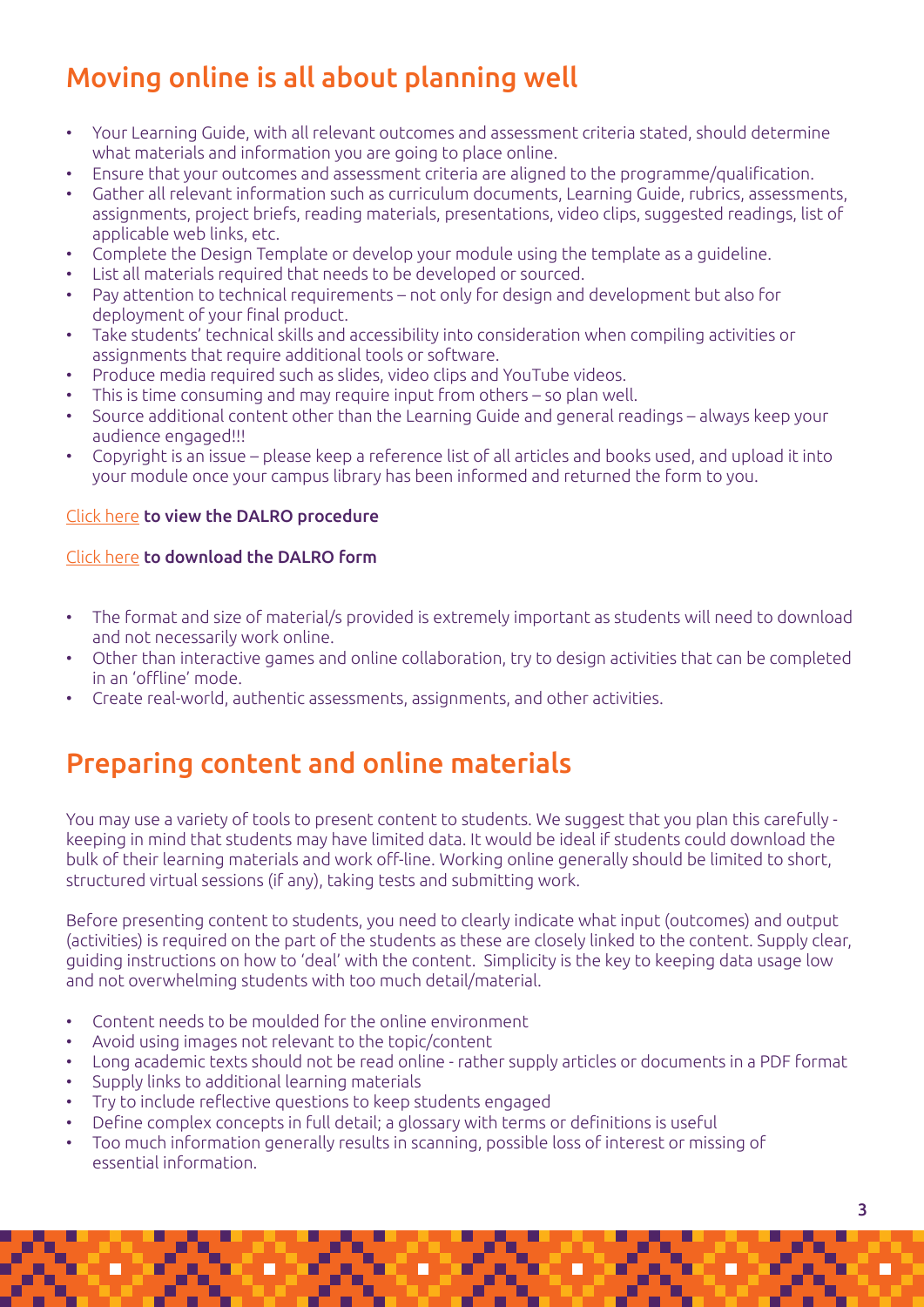Smaller chunks do not require scanning – we tend to read if less information is presented to us. 'Feed' a little at a time – staring with basic concepts and building on them. Present content in smaller, digestible **chunks**;

- 'Chunking' is basically summarising content and highlighting key issues
- When chunking content, use short sentences with 1 or 2 ideas per sentence only
- Use short paragraphs with detail-rich information
- Make use of bulleted list, graphs, tables, mind maps or infographics to present chunked content instead of text
- Bulleted list, graphs, tables, mind maps or infographics need to be clear and uncluttered
- Key concepts or phrases may be in **Bold**
- When chunking, guard against too much information and rather expand on vital information
- Use bullet points to present small chunks of information.

#### Technical help with your online materials

Here you will find information on how to present online content, prepare for, and record lectures, develop slide presentations (with or without audio) and record audios. Uploading and embedding video and audio files onto Blackboard. Most of your documents for the online environment need to be uploaded in a pdf format which is done using Adobe Pro. To get Adobe Pro, go to TOOLS in uLink or;

#### [Click here](https://ulink.uj.ac.za/views/staff/StaffTools) to login in to uLink, go to Tools to request Adobe Pro

Refer to the [UJ Online Teaching Toolkit](https://uj.blackboard.com/?new_loc=%2Fultra%2Forganizations%2F_30982_1%2Fcl%2Foutline) for additional instructional videos and information. The Toolkit is available under Organisations.

# Compressing video (MP4) and audio (MP3) files

There are also external tools to help reduce the size of videos and audio files. [Handbrake](https://handbrake.fr/) is a useful tool for video compression on both Windows & Mac. [VLC Media Player](https://www.videolan.org/vlc/) can also be used to compress files size

#### Pre-recorded lectures - audio (MP4)

There are various tools that you may use to record videos such as your laptop, phone or tablet. You may even record sessions on Blackboard Collaborate Ultra. Compress selfmade videos (using Handbrake or VLC Media Player) before uploading to Blackboard.

#### Pre-recorded lectures - video (MP3)

The size of an audio recording averages 1MB for every minute recorded. Please be aware that long recordings require a fair amount of data on the part of the student.

[Audacity](https://www.audacityteam.org/) is free easy-to-use **audio editor** to create podcasts. [Vocaroo](https://vocaroo.com/) is an easy to use audio recording tool which is available online.

Find how to make your **podcast** at: **[Start Your Own Podcast](http://www.wikihow.com/Start-Your-Own-Podcast)**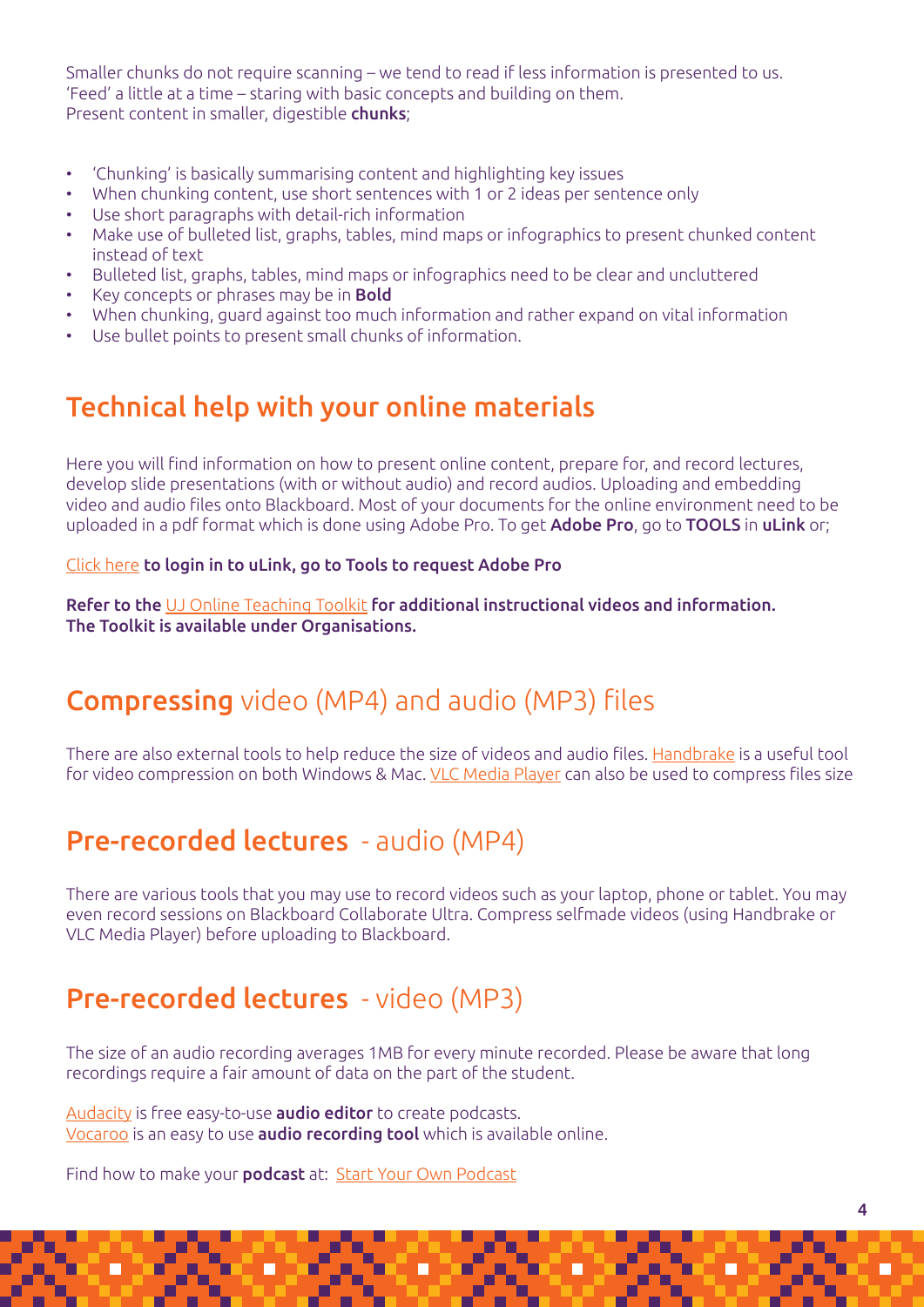## Slide development - without audio

Please refer to the website included for more comprehensive detail: [Tips for compiling slides](https://ulink.uj.ac.za/CM0002/Tips%20for%20compiling%20slides.pdf)

# Slide development - with audio

Although not encouraged due to the amount of data required to access and view/listen to the slides, using slides with audio is a powerful lecturing tool to use for an online module. This can substitute a lecture.

How to create a voice narrated PowerPoint: [click here](https://support.office.com/en-us/article/video-record-presentations-2570dff5-f81c-40bc-b404-e04e95ffab33)

How to use slides for lecturing: [click here](https://ulink.uj.ac.za/CM0002/How%20to%20use%20slides%20for%20lecturing.pdf)

To further reduce the size of your PowerPoint presentation you can use the following:

Mac: File -> Compress Pictures Windows: Info -> Compress Media

# Uploading YouTube and other videos

There are vast amounts of YouTube videos that cover many educational topics that may freely be used for teaching and learning purposes. Once you have sourced suitable videos (no longer than 6 minutes if possible), follow the steps below to upload to your module.

[How to upload YouTube videos in Blackboard](https://ulink.uj.ac.za/CM0002/How%20to%20upload%20YouTube%20videos%20in%20Blackboard.pdf)

[How to embed YouTube videos in Blackboard](https://ulink.uj.ac.za/CM0002/How%20to%20embed%20YouTube%20videos%20in%20Blackboard.pdf)

# Compiling assignments, assessments and other online activities

Deciding on what assignments and assessments to use, is mostly determined by the type of content that is presented and the learning activity that is required. The key is to rather divide topics or themes into smaller, more manageable assessments or assignments that require less reading and research time online - rather than high stakes assignments and assessments.

- Assignments can be presented in many different formats such as viewing a video followed by a short quiz, to written assignments that require research and analysis, to completing a crossword for example.
- Competency-based assessments may require demonstrations, or practical applications and require careful planning – consult your ID on options and submission possibilities.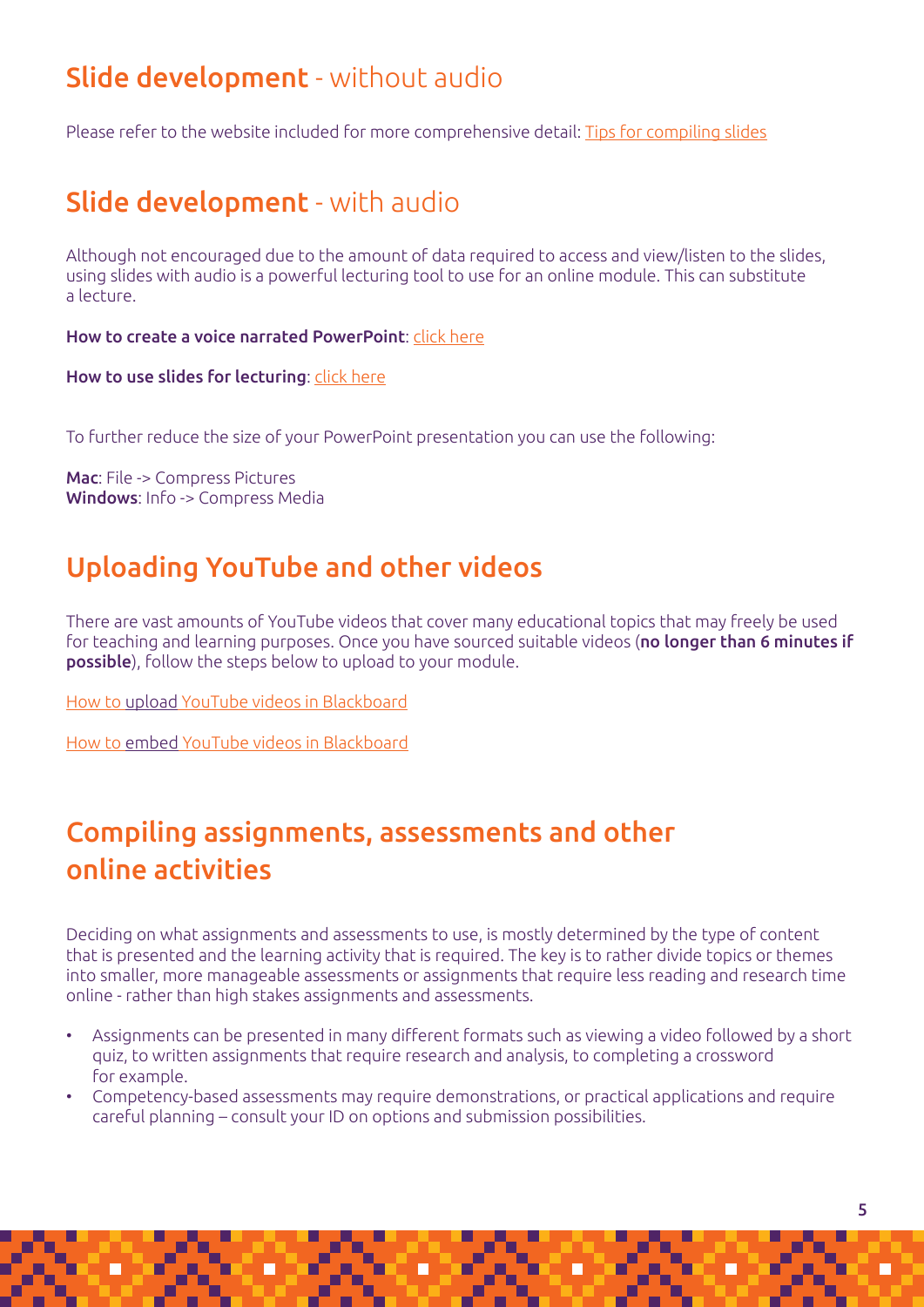- For group projects/assessments, supply evaluation criteria, spell out work division clearly and indicate a possible grade.
- Students should have ample opportunities to review their own performance and assess their learning and this is done with self-tests, journaling or short quizzes that contain built-in feedback.
- Assessments and assignments should have clear, detailed instructions which include detail of date and time of submission, length of document/word count, mark allocation, etc.
- Assessments and assignments should, at a minimum, have a set of criteria used for evaluation, but assignments should be accompanied by an assignment-specific rubric.
- A variety of assessment types can be used ranging from case studies, mind map construction, comparative summaries to well-structured short/er answer questions in a Blackboard test.
- Assessments should require analysis -, critical thinking -, application and interpretation skills that measure actual insight into the subject matter at hand.
- Assessments and assignments must be clearly linked to the outcomes that need to be achieved.
- A variety of tools are available on Blackboard that can be used for assessment purposes such as; tests (with a selection of 17 different question types), portfolios, journals, blogs, discussions, etc.

### Online communication

Communication is of utmost importance for off-campus teaching and learning. It is important for lecturers/facilitators to establish and maintain open communication lines with students by using announcements and discussions, and an ongoing discussion forum for student support. You need to indicate how students can get hold of you; also indicating telephonic availability per day for e.g.: 12h00- 14h00, with a contact number. It is impossible to be online 24/7, but you need to BE THERE.

#### Announcements

Make use of the **Announcement too**l to communicate all important information to students such as updates pertaining to marking, intended Collaborate sessions, upcoming due dates for assignments and assessments.

- Keep Announcements short and to the point
- Include only relevant information and dates
- Do not overuse this tool as students may stop reading the announcements

### Support forums (discussions)

In fully online teaching and learning, the support forum (Chatroom, Coffee Shop or Café) has proven to be a valuable academic support tool, but even more so, it has assisted in allowing students to feel part of the group.

Using the discussion forum will prevent students from feeling isolated. A (controlled) flow of interaction, assistance and information is experienced as positive by most. If you are able to assist, with a general or Blackboard query, please feel free to do so. Obviously, netiquette guidelines apply when using this tool.

#### [Click here](https://ulink.uj.ac.za/CM0002/Netiquette%20Guidelines.pdf) for a set of netiquette guidelines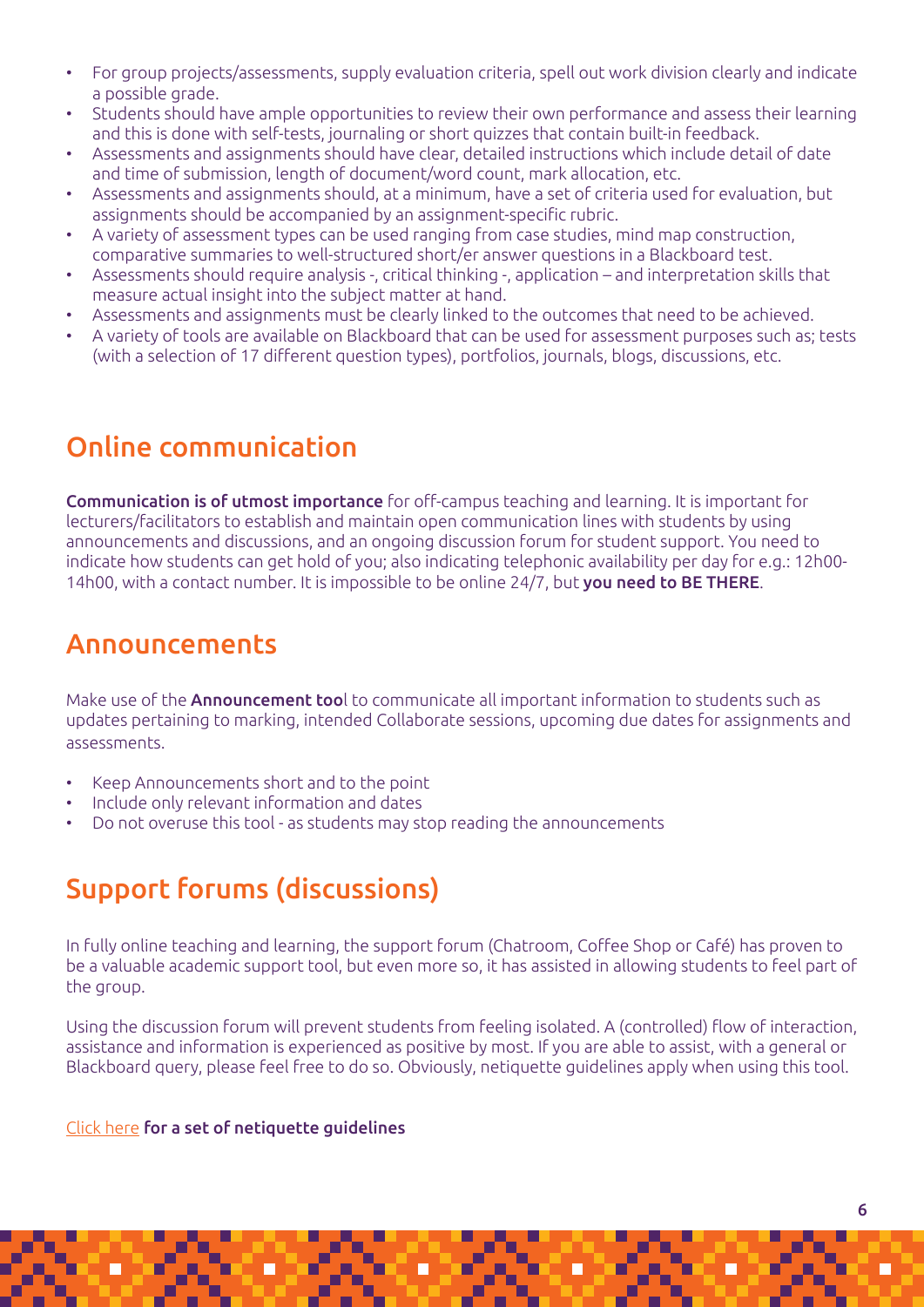# Online lecturing

Online lecturing can be in the format of an audio or video presentation (pre-recorded), with or without accompanying slides, slides with audio included or a real-time Blackboard Collaborate Ultra session for example. You need to determine which method of 'lecturing' is most suited to your content, class size and the outcomes you need to attain.

We do not encourage long online lectures due to factors such as class size (500 students cannot log into your modules simultaneously), internet access and connectivity problems. Rather make short clips (3 – 6 minutes) to explain important concepts which is supplemented by documents containing more content/ learning materials.

#### Tips on preparing for a 'lecture'

- Collect all required information before the 'class'.
- Compile a script or an outline of your ideas for your lecture before recording.
- Record short lectures that are organised by topic, idea, or skill.
- Students are more likely to maintain focus and retain key information if videos are short and concise maximum duration should be approximately 6 minutes (limit the time).
- Upload PDF files, URL links and media that supports the content of your lecture to provide an authentic learning experience.

## Blackboard Collaborate Ultra

As a lecturer/facilitator you can schedule live BB Collaborate Ultra or Microsoft Team sessions for lecture purposes, discussions, feedback sessions and group work, as it uses less data than other tools such as Zoom or Skype. It is suggested that you rather pre-record a (short) session and let students then view in their own time.

#### Take note of the following:

- Do a test run and be prepared! It's best to know how this works before you need to use Bb Collaborate Ultra.
- In preparation, make sure you have a good quality webcam and a microphone for use on your laptop/ home computer.
- If you do a virtual session, you need to inform your students of the requirements as well.
- Keep Blackboard Collaborate sessions short.
- You can shorten your online classes by requesting students to prepare by reading notes or compiling questions in advance.
- Schedule your online classes in the same timeslot as the official UJ Class timetable. This will avoid session clashes.
- Record these sessions as this allows for students to recap or view sessions if they missed a session.
- Create a session and send the URL link to the students (an announcement in Blackboard; they will receive an email alert to a session).
- The students merely paste the URL link into a browser to join the session.
- PS: If you need to use the Bb online help, ensure that you select Bb Collaborate Ultra.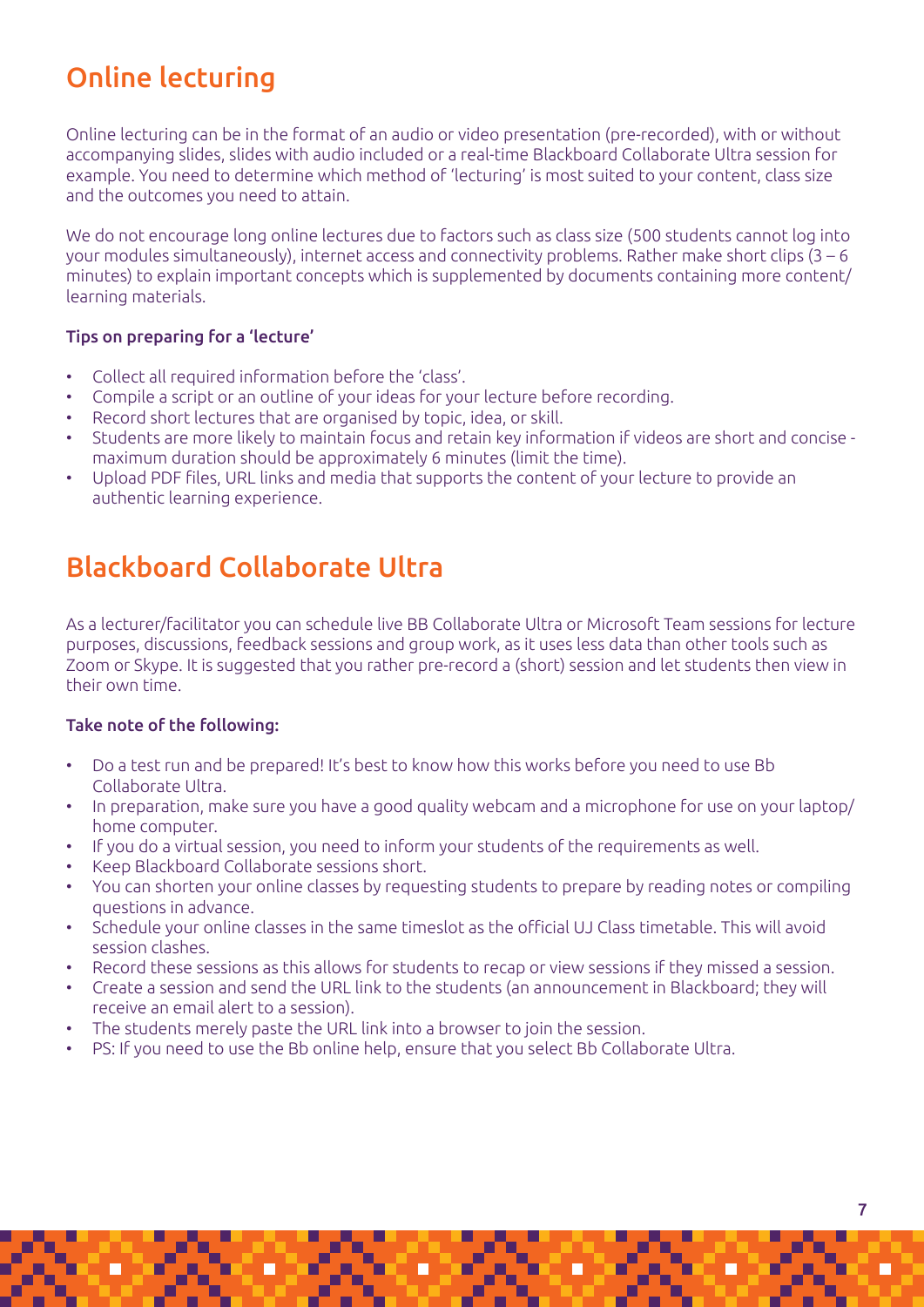### How to create and present a collaborate session

[How To: Blackboard Collaborate Ultra](https://ulink.uj.ac.za/CM0002/How%20to%20-%20Blackboard%20Collaborate%20Ultra.pdf)

[Collaborate Sessions](https://ulink.uj.ac.za/CM0002/Collaborate%20sessions.pdf)

### How to view recorded Blackboard Collaborate Ultra sessions

[Viewing recorded Blackboard Collaborate Sessions](https://ulink.uj.ac.za/CM0002/Viewing%20recorded%20Blackboard%20Collaborate%20Sessions.pdf)

## Blackboard Collaborate Ultra: technical help

[Blackboard Collaborate Technical Help](https://ulink.uj.ac.za/CM0002/Blackboard%20Collaborate%20Technical%20Help.pdf)

### The use of Blackboard tools to enhance teaching & learning

A variety of tools are used in Blackboard which you will be required to use, such as My Grades, Tests and Surveys, Announcements, and many more.

[Click here](https://www.youtube.com/playlist?list=PLontYaReEU1tzu1T5gfiX-JQA5nBc3isN) for Blackboard help videos

### **Discussions**

To promote active learning in an asynchronous environment, you may wish to use the **Discussion Forum** that can be used for assignment purposes, groupwork or to deliberate on a particular topic. A discussion is similar to a trail of emails whereby a remark is posted, and a response is added. Students may contribute to an existing discussion or you may start a new discussion, depending on the instructions/ brief given.

#### How to create a Discussion

[How to create a discussion](https://ulink.uj.ac.za/CM0002/How%20to%20create%20a%20discussion.pdf)

#### Instructions for a Discussion:

If you need to join a Discussion:

- Click on the Discussion link supplied to join the Discussion.
- To start a Discussion, select Create Thread, add a comment and Submit.

OR To add to an existing Discussion/post, click on the THREAD (in blue), add a Reply and Submit.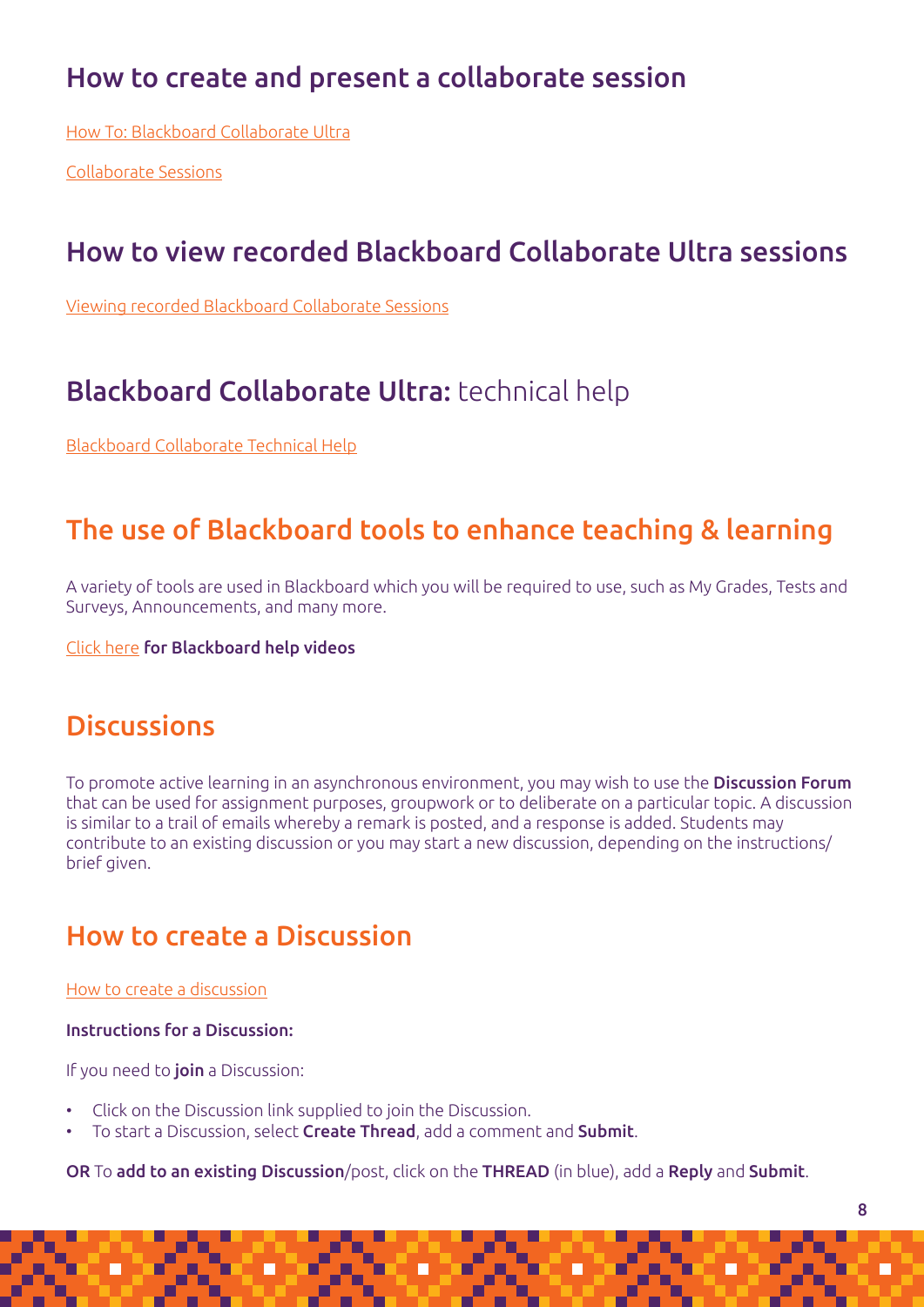# More information on discussions

[Interacting on Blackboard](https://help.blackboard.com/Learn/Instructor/Interact/Discussions/Create_Discussions)

## Best practise for discussion postings

For discussion postings, we recommend that you copy and paste from a Word document - right click / Click Ctrl C to copy and Ctrl V to paste into the textbox provided.

These are instructions for students when discussing academic postings - this applies to Blogs, Journals and Wikis as well. Return to the discussion forum and read the answers of your classmates. Select two classmates, reply to their posts and for each one, do the following:

- Expand on, or provide support for an idea that someone else has already made
- Take an opposing position of a classmate and justify it
- Ask questions and probe others to elaborate on ideas
- Introduce theoretical information to the discussion
- Generate new ideas and perspectives that have yet to be brought up
- Bring outside ideas, from other classes or the news, into the discussion
- Seek external information pertaining to the discussion

#### Creating and marking assignments on Blackboard

#### How to create an assignment

[How to create an assignment on Blackboard](https://ulink.uj.ac.za/CM0002/How%20to%20create%20an%20assignment%20on%20Blackboard.pdf)

#### How to mark online

#### [How to mark online](https://ulink.uj.ac.za/CM0002/How%20to%20mark%20on%20line.pdf)

#### How to activate Turnitin and create a Turnitin assignment

[How to activate Turnitin and create a Turnitin assignment](https://ulink.uj.ac.za/CM0002/How%20to%20activate%20Turnitin%20and%20create%20a%20Turnitin%20assignment.pdf)

### How to mark a Turnitin assignment: off-line or online

[How to mark a Turnitin assignment off-line or online](https://ulink.uj.ac.za/CM0002/How%20to%20mark%20a%20Turnitin%20assignment%20off-line%20or%20online.pdf)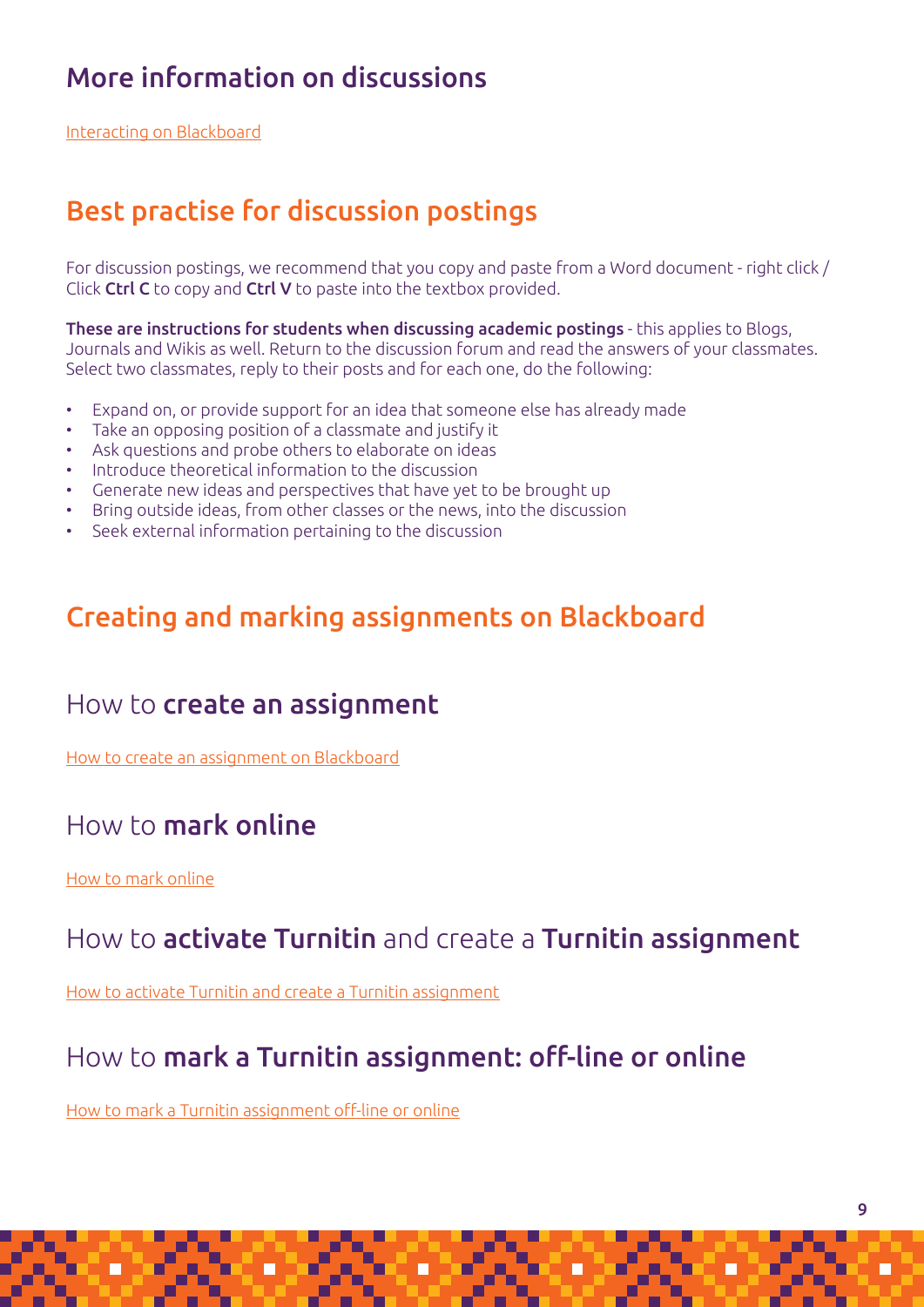# Creating assessments/tests on Blackboard

#### How to create an assessment/test

[How to create a test on Blackboard](https://ulink.uj.ac.za/CM0002/How%20to%20create%20a%20test%20on%20Blackboard.pdf) [How to create a rubric on Blackboard](https://ulink.uj.ac.za/CM0002/Creating%20rubrics%20on%20Blackboard.pdf)

# Blackboard tests: types of questions

[Blackboard tests: types of questions](https://ulink.uj.ac.za/CM0002/Blackboard%20tests%20Types%20of%20questions.pdf)

# Tips for compiling multiple choice questions

[Tips for compiling multiple choice questions](https://ulink.uj.ac.za/CM0002/Tips%20for%20compiling%20multiple%20choice%20questions.pdf)

# How to add images in all the answer options in multiple choice questions

[How to add images to all answer options in multiple choice questions](https://ulink.uj.ac.za/CM0002/How%20to%20add%20images%20to%20all%20answer%20options%20in%20multiple%20choice%20questions.pdf)

# The Grade Centre

# How to 'clean' and set up your Grade Centre

[How to 'clean' and set up your Grade Centre](https://ulink.uj.ac.za/CM0002/How%20to%20)

### How to **clear an attempt** in the Grade Centre

[How to clear an attempt in the Grade Centre](https://ulink.uj.ac.za/CM0002/How%20to%20clear%20a%20NEEDS%20MARKING%20attempt%20for%20a%20quiz.pdf)

# How to **add marks manually** in the Grade Centre

[How to add marks manually in the Grade Centre](https://ulink.uj.ac.za/CM0002/How%20to%20add%20marks%20manually%20in%20the%20Grade%20Centre.pdf)